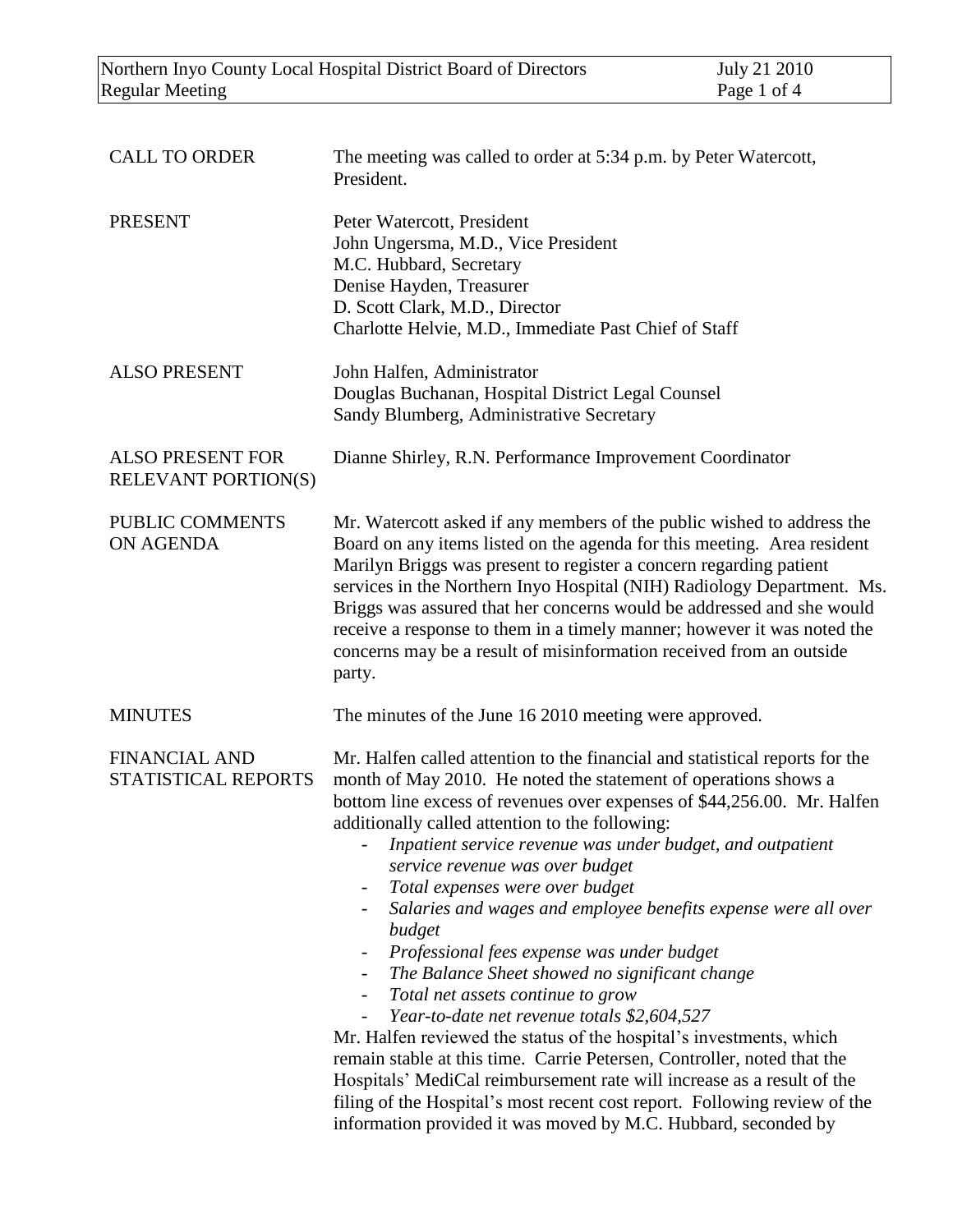| Northern Inyo County Local Hospital District Board of Directors<br><b>Regular Meeting</b> |                                                                                                                                                                                                                                                                                                                                                                                                                                                                                                                                                                                                                                                                                                                                                                                                                                                                                                                                                                                                                                                                                                                                                                                                                                        | July 21 2010<br>Page 2 of 4 |
|-------------------------------------------------------------------------------------------|----------------------------------------------------------------------------------------------------------------------------------------------------------------------------------------------------------------------------------------------------------------------------------------------------------------------------------------------------------------------------------------------------------------------------------------------------------------------------------------------------------------------------------------------------------------------------------------------------------------------------------------------------------------------------------------------------------------------------------------------------------------------------------------------------------------------------------------------------------------------------------------------------------------------------------------------------------------------------------------------------------------------------------------------------------------------------------------------------------------------------------------------------------------------------------------------------------------------------------------|-----------------------------|
| <b>ADMINISTRATOR'S</b><br><b>REPORT</b>                                                   | Denise Hayden, and passed to approve the financial and statistical reports<br>for the month of May 2010 as presented.                                                                                                                                                                                                                                                                                                                                                                                                                                                                                                                                                                                                                                                                                                                                                                                                                                                                                                                                                                                                                                                                                                                  |                             |
| <b>BUILDING UPDATE</b>                                                                    | John Hawes with Turner Construction Company reported the last of the<br>slab for the new hospital building and the central plant has been poured;<br>central plant walls will go up next; then concrete for the second floor and<br>roof will be poured. Once those portions of the project have been<br>completed concrete for the sidewalks and curbs will be poured; then the<br>closing in of the new hospital building will begin. Kathy Sherry, also<br>with Turner Construction Company noted Turner recently received Office<br>of Statewide Healthcare Planning and Development (OSHPD) approval of<br>design change orders that were submitted.                                                                                                                                                                                                                                                                                                                                                                                                                                                                                                                                                                              |                             |
| WE CARE PROGRAM<br><b>UPDATE</b>                                                          | Mr. Halfen reported that We Care program services will only be offered<br>to area (local) residents at this time, but it is possible the program will be<br>expanded to allow more individuals to participate in the future.                                                                                                                                                                                                                                                                                                                                                                                                                                                                                                                                                                                                                                                                                                                                                                                                                                                                                                                                                                                                           |                             |
| <b>CHIEF OF STAFF</b><br><b>REPORT</b>                                                    | Charlotte Helvie, M.D., Immediate Past Chief of Staff reported the<br>Medical Staff requests that the hospital purchase a dedicated email and<br>document server for Medical Staff use (with a service agreement put in<br>place between the Hospital and the NIH Medical Staff) for the purpose of<br>ensuring the highest possible level of confidentiality of physician<br>correspondences. Mr. Halfen agreed with the intent of the purchase but<br>noted his feeling that it may not accomplish all that the Medical Staff<br>hopes that it will, and he stated that further investigation on this topic may<br>be warranted. Following discussion and in consideration of the fact that<br>the costs associated the purchase may be larger than it appears at the<br>outset; the Board determined that this topic should be revisited in the<br>future once more research has been conducted into the available options<br>and exact specifications and cost of the equipment proposed for purchase<br>has been determined. It was also suggested that the possibility of the<br>Medical Staff using a virtual server might be investigated as well.<br>Doctor Helvie also reported a letter of resignation from the NIH Medical |                             |
| <b>OLD BUSINESS</b>                                                                       | Staff has been received from orthopedic surgeon John Perry, M.D., who<br>will be relocating his practice out of this area.                                                                                                                                                                                                                                                                                                                                                                                                                                                                                                                                                                                                                                                                                                                                                                                                                                                                                                                                                                                                                                                                                                             |                             |
| <b>ACTUARIAL</b><br><b>VALUATION AS OF</b><br><b>JANUARY 1, 2010</b>                      | Mr. Halfen referred to the Milliman (pension plan) Actuarial Valuation as<br>of January 1, 2010 which is prepared for the District on an annual basis.<br>The report shows the Hospital's pension plan is appropriately funded at<br>approximately 125% of the accumulated benefit obligation, and that<br>NIH's plan is currently well above the minimum funding requirement. As<br>a result of the annual valuation Milliman recommends the District fund<br>the plan at a rate of \$240,000 per month for the upcoming fiscal year. Mr.<br>Halfen asked the Board to accept the audit and approve the funding level                                                                                                                                                                                                                                                                                                                                                                                                                                                                                                                                                                                                                 |                             |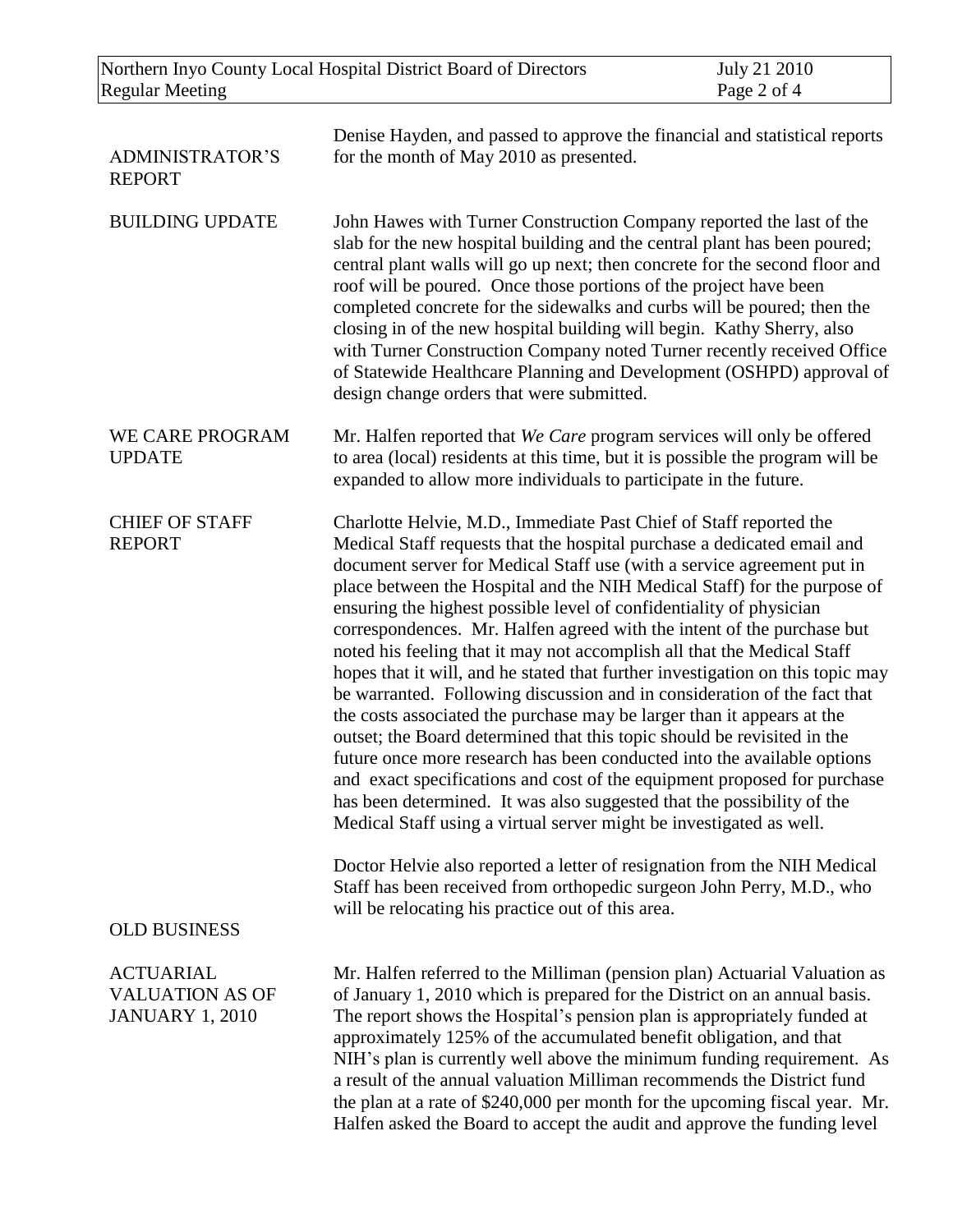| Northern Inyo County Local Hospital District Board of Directors  |                                                                                                                                                                                                                                                                                                                                                                                                                                                                                                                                                                                                                                                                                          | July 21 2010 |
|------------------------------------------------------------------|------------------------------------------------------------------------------------------------------------------------------------------------------------------------------------------------------------------------------------------------------------------------------------------------------------------------------------------------------------------------------------------------------------------------------------------------------------------------------------------------------------------------------------------------------------------------------------------------------------------------------------------------------------------------------------------|--------------|
| <b>Regular Meeting</b>                                           |                                                                                                                                                                                                                                                                                                                                                                                                                                                                                                                                                                                                                                                                                          | Page 3 of 4  |
| <b>NEW BUSINESS</b>                                              | as suggested, and it was moved by Ms. Hubbard, seconded by John<br>Ungersma, M.D. and passed to approve the Milliman actuarial valuation<br>and funding rate as recommended.                                                                                                                                                                                                                                                                                                                                                                                                                                                                                                             |              |
| <b>HIGH SIERRA ULTRA</b><br><b>MARATHON</b>                      | Marie Boyd, R.N., race director for the Bishop High Sierra Ultra<br>Marathon was present to report that this years' race was once again a great<br>success. Ms. Boyd thanked hospital administration; Stacey Brown M.D.;<br>aid station workers; and race participants for doing their part to help make<br>the event successful, and she reported that this year the race raised<br>\$10,500 for the NIH Foundation. The Board thanked Ms. Boyd for her<br>tireless dedication to this fundraising event, and noted that the race is a<br>creative undertaking that promotes the Hospital and the Hospital<br>Foundation in a uniquely positive way.                                    |              |
| <b>CHARITY CARE AND</b><br><b>UNDOCUMENTED</b><br><b>PERSONS</b> | Mr. Halfen reported that the topic of charity care in regard to<br>undocumented persons will be discussed at the next regular meeting of the<br>District Board.                                                                                                                                                                                                                                                                                                                                                                                                                                                                                                                          |              |
| <b>ELECTION OF</b><br><b>DISTRICT BOARD</b><br><b>TREASURER</b>  | Mr. Watercott noted that as a result of the departure of Board Member<br>Michael Phillips, M.D. an election is necessary to select a new District<br>Board Treasurer. Mr. Halfen noted it would be helpful to select a<br>treasurer who is in town on a regular basis and who is easily available to<br>sign documents when needed. Following brief discussion it was moved<br>by Mr. Watercott, seconded by Doctor Ungersma, and passed to elect<br>Denise Hayden to be the new treasurer of the District Board. The Board<br>thanked Ms. Hayden for her willingness to accept the responsibilities<br>associated with this position.                                                   |              |
| <b>BOARD MEMBER</b><br><b>REPORTS</b>                            | Mr. Watercott asked if any members of the Board of Directors wished to<br>report on any items of interest. Doctor Ungersma reported that Senate<br>Bill (SB) 726 (which addresses the possibility of hospitals being allowed<br>to employ physicians passed the State Assembly, however changes made<br>to the legislation will require that it be sent back to the Senate Committee<br>for approval. Doctor Ungersma asked that as many interested persons as<br>possible submit letters of support for SB 726 to their representatives at<br>their earliest convenience. He additionally noted he will continue to<br>update the Board on the progression of the proposed legislation. |              |
| <b>OPPORTUNITY FOR</b><br>PUBLIC COMMENT                         | In keeping with the Brown Act, Mr. Watercott again asked if any<br>members of the public wished to comment on any items listed on the<br>agenda for this meeting, or on any items of interest. No comments were<br>heard.                                                                                                                                                                                                                                                                                                                                                                                                                                                                |              |
| <b>CLOSED SESSION</b>                                            | At 6:40 p.m. Mr. Watercott announced the meeting was being adjourned<br>to closed session to allow the Board of Directors to:<br>A. Hear reports on the hospital quality assurance activities, and hear a<br>report from the Medical Staff Executive Committee (Section                                                                                                                                                                                                                                                                                                                                                                                                                  |              |